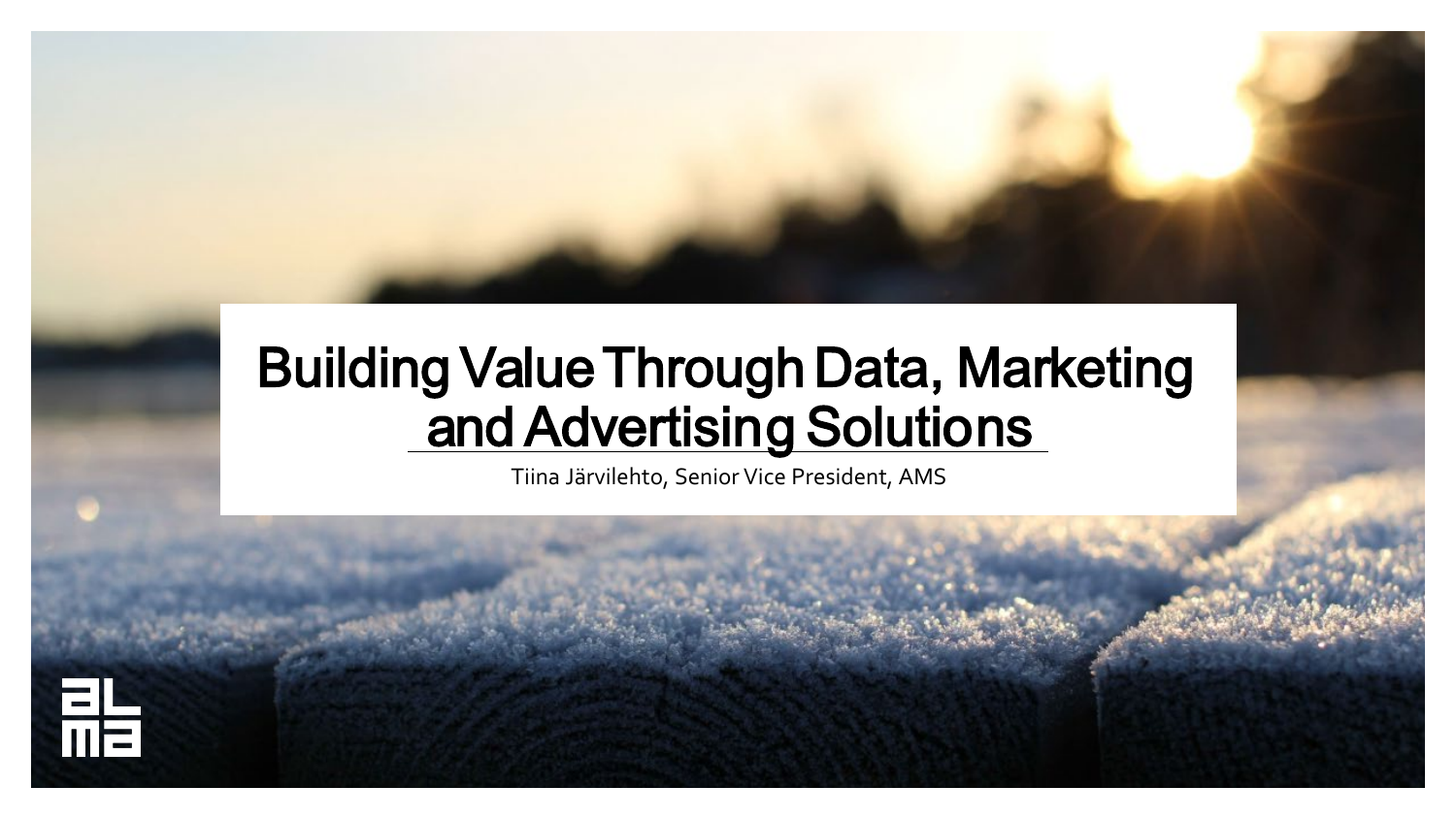## Digital transformation of advertising

| 2013<br><b>RTB</b><br><b>Agency Trading Desks</b> |                                           | 2015<br>Programmatic<br>Mobile marketing |                                                                                            | 2017<br><b>Adfraud, Adblockers</b><br><b>Transparency</b><br><b>Viewability</b> | <b>Marketing Tech Consolidation</b>             | 2019<br><b>Contextual targeting</b><br>Privacy actions of<br>browser<br><b>Data</b> |  |
|---------------------------------------------------|-------------------------------------------|------------------------------------------|--------------------------------------------------------------------------------------------|---------------------------------------------------------------------------------|-------------------------------------------------|-------------------------------------------------------------------------------------|--|
| 2013                                              | 2014                                      | 2015                                     | 2016                                                                                       | 2017                                                                            | 2018                                            | 2019                                                                                |  |
|                                                   | 2014<br><b>Adfraud</b><br><b>Big Data</b> |                                          | 2016<br><b>Rise of different</b><br>technologies<br><b>DMP</b><br><b>Content marketing</b> |                                                                                 | 2018<br><b>GDPR</b><br><b>Video advertising</b> |                                                                                     |  |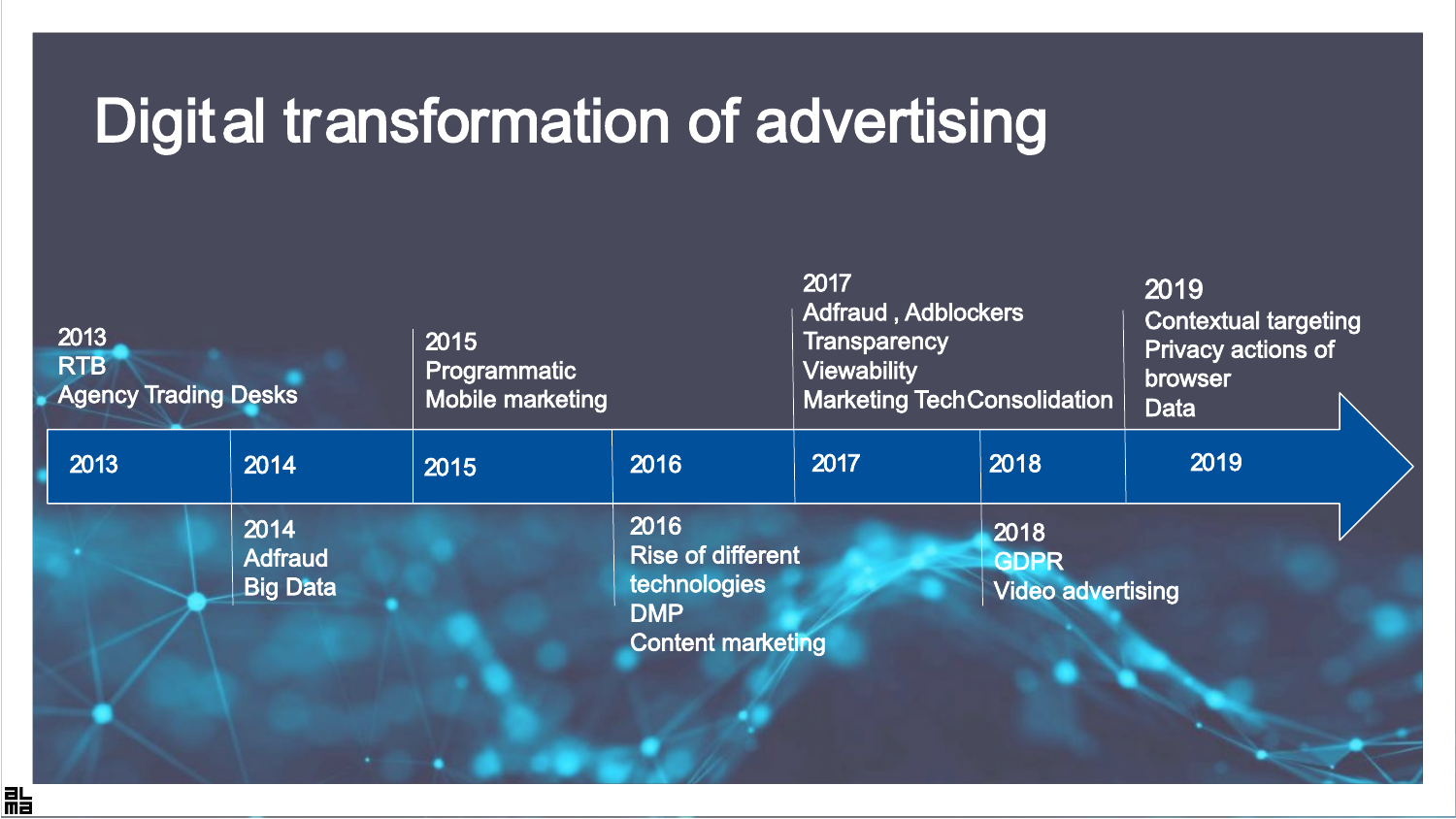### Towardsdata-driven advertising expertise and offering

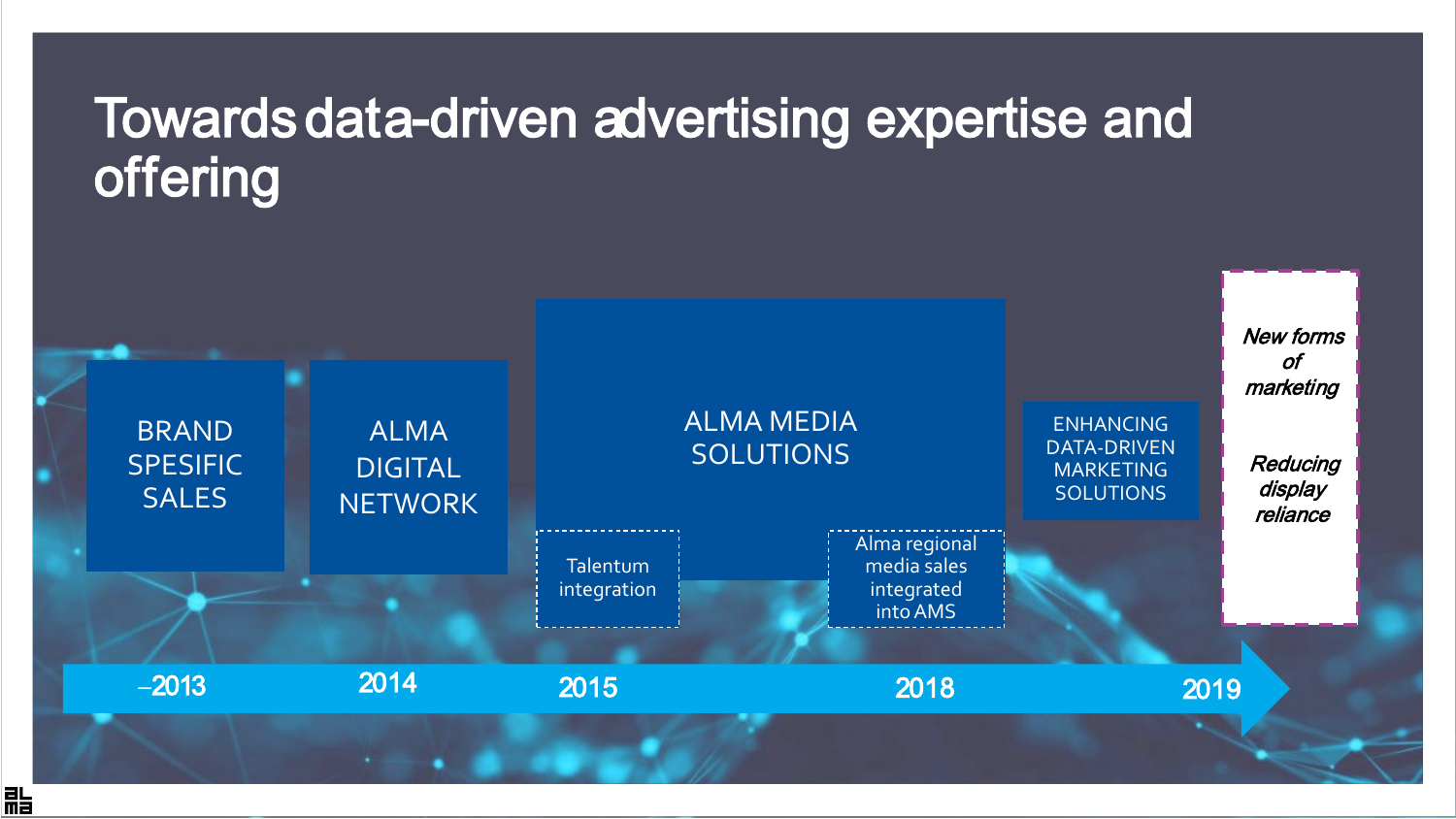## Digital advertising market held byfew playersin Finland

Google and Facebook have 56% market share



點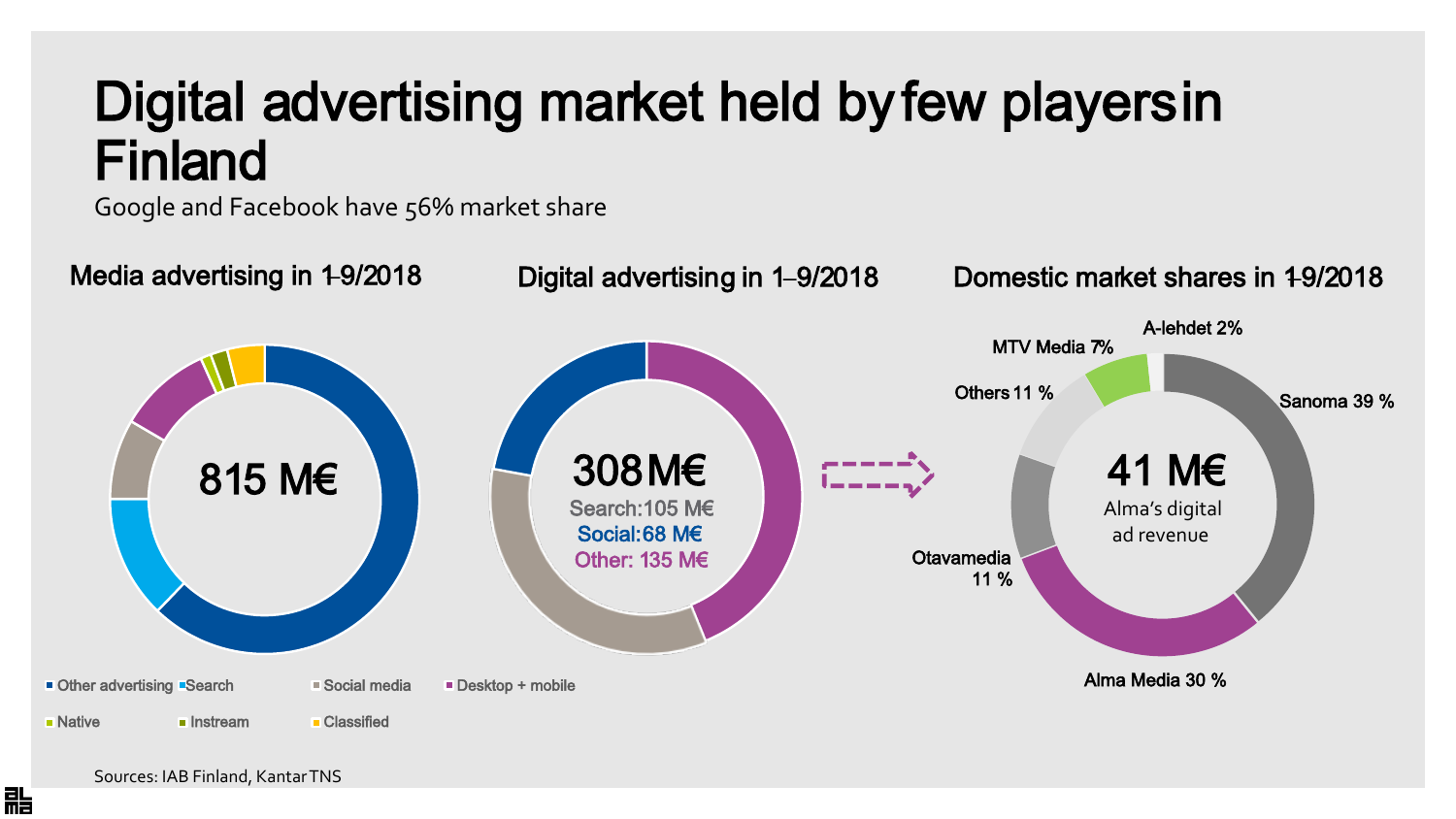## Our digital advertising growth hasoutperformed market growth

Decline in print less steep than overall Finnish market

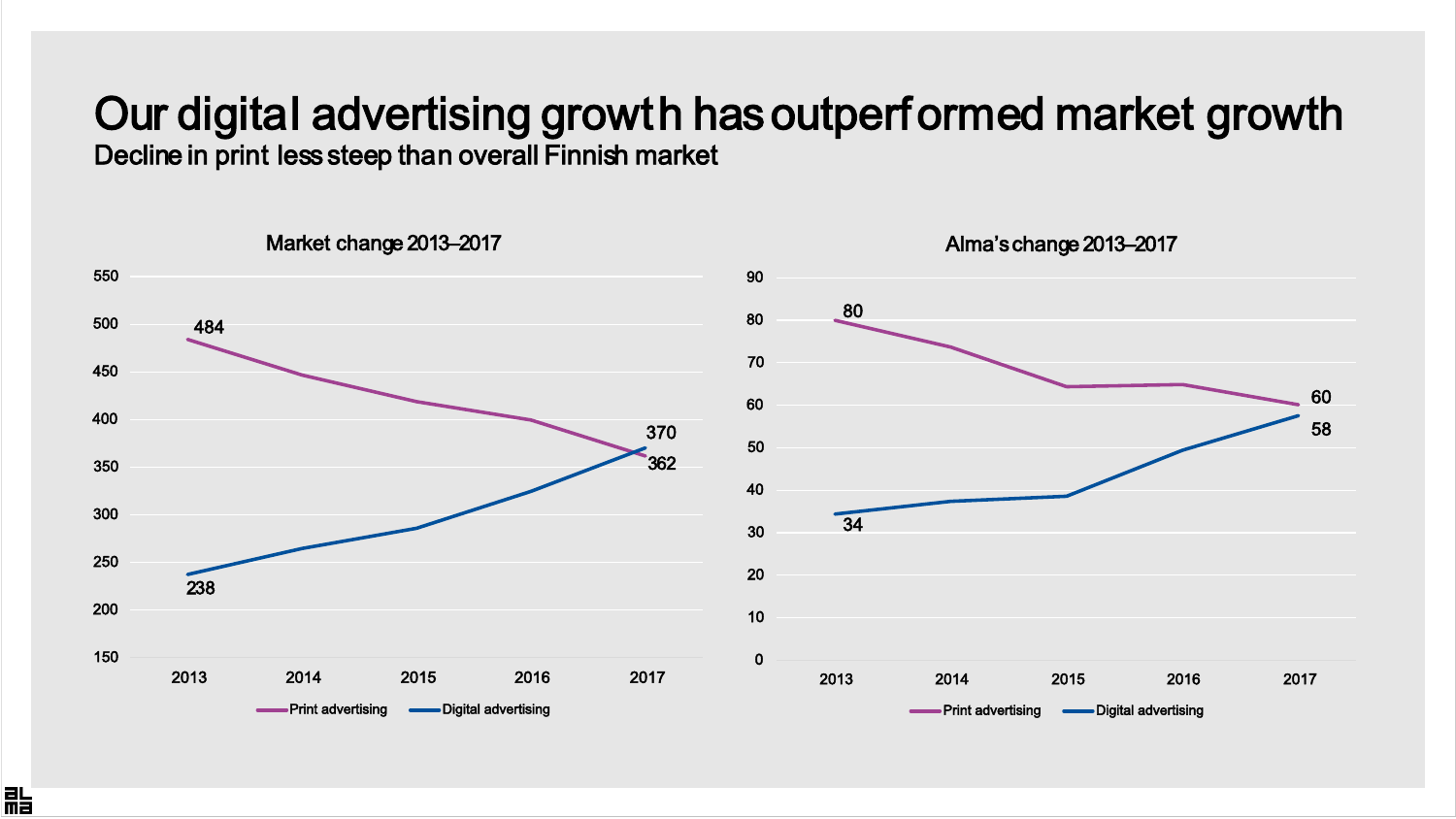

Increase customer engagement and broaden customer base Outpace digital market growth Customer-focused product development



### Mobile

More personalized creative advertising

#### Programmatic

Targeted advertising, video

Maximizing inventory-value and yield-optimization

### Content marketing

Articles, blogs, native, video production

Future growth from new advertising services and formats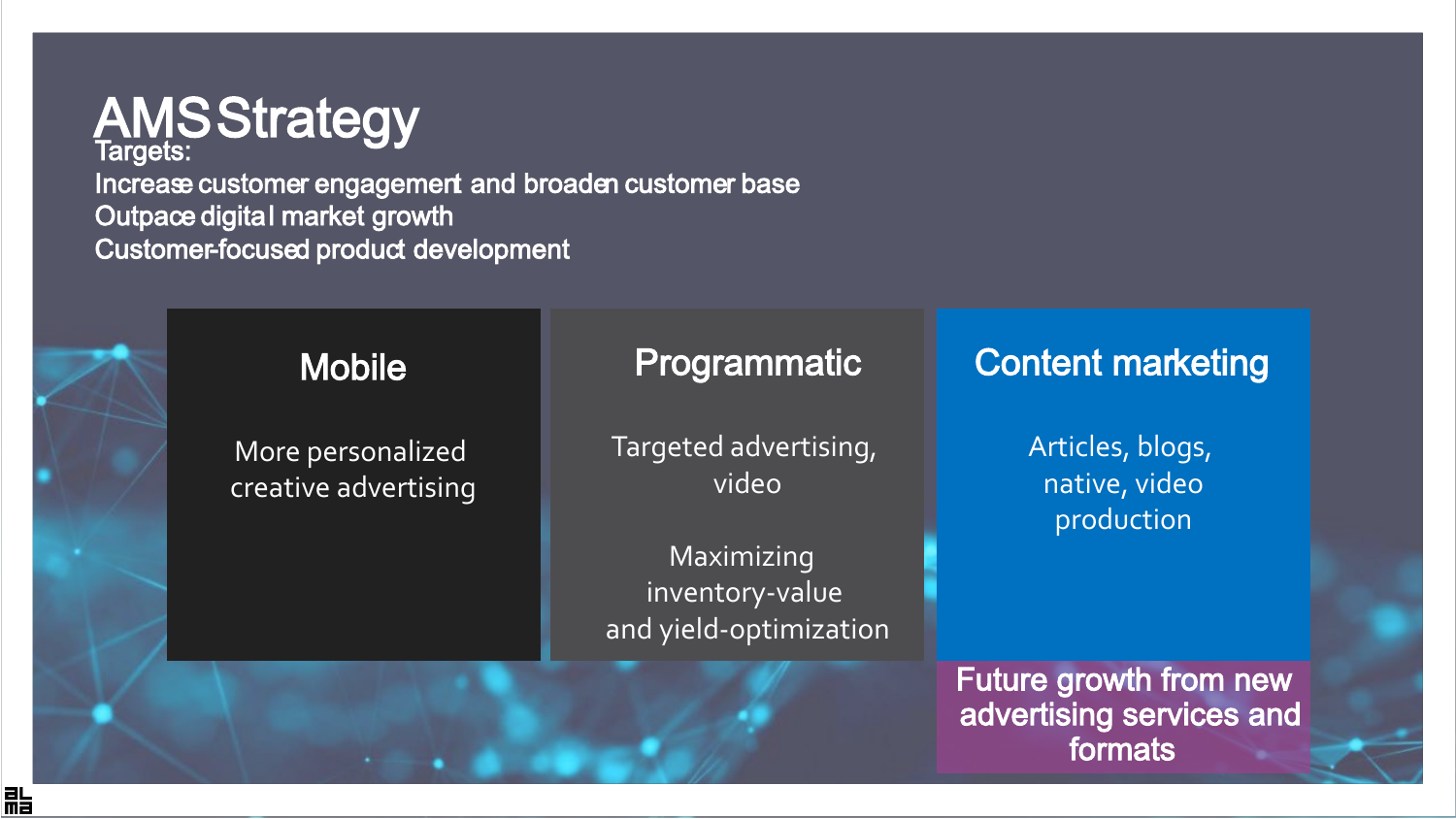# Ongoing transformation in digital advertising

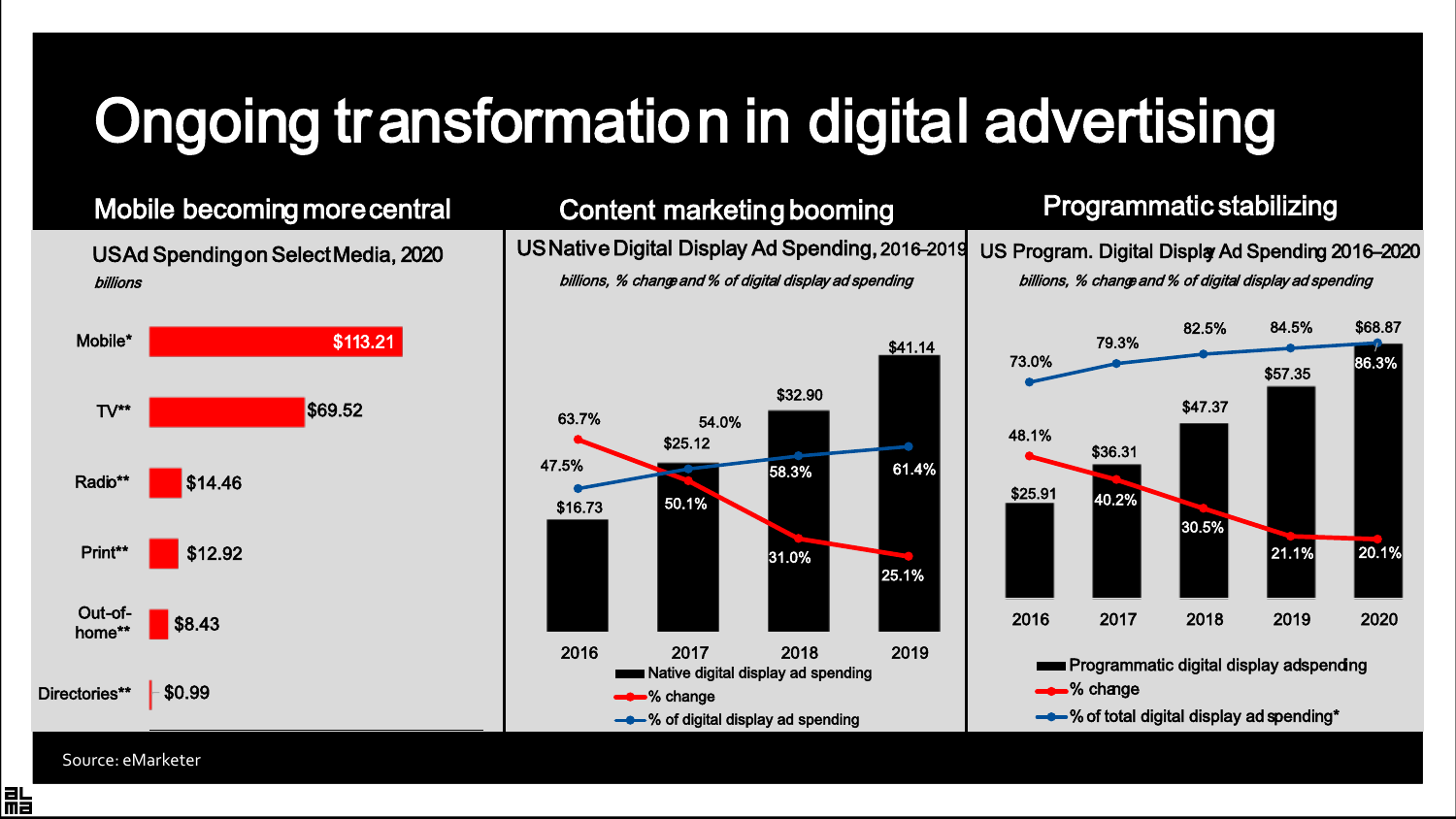

Unknown Soldie r Film

콽

Playstation H&M